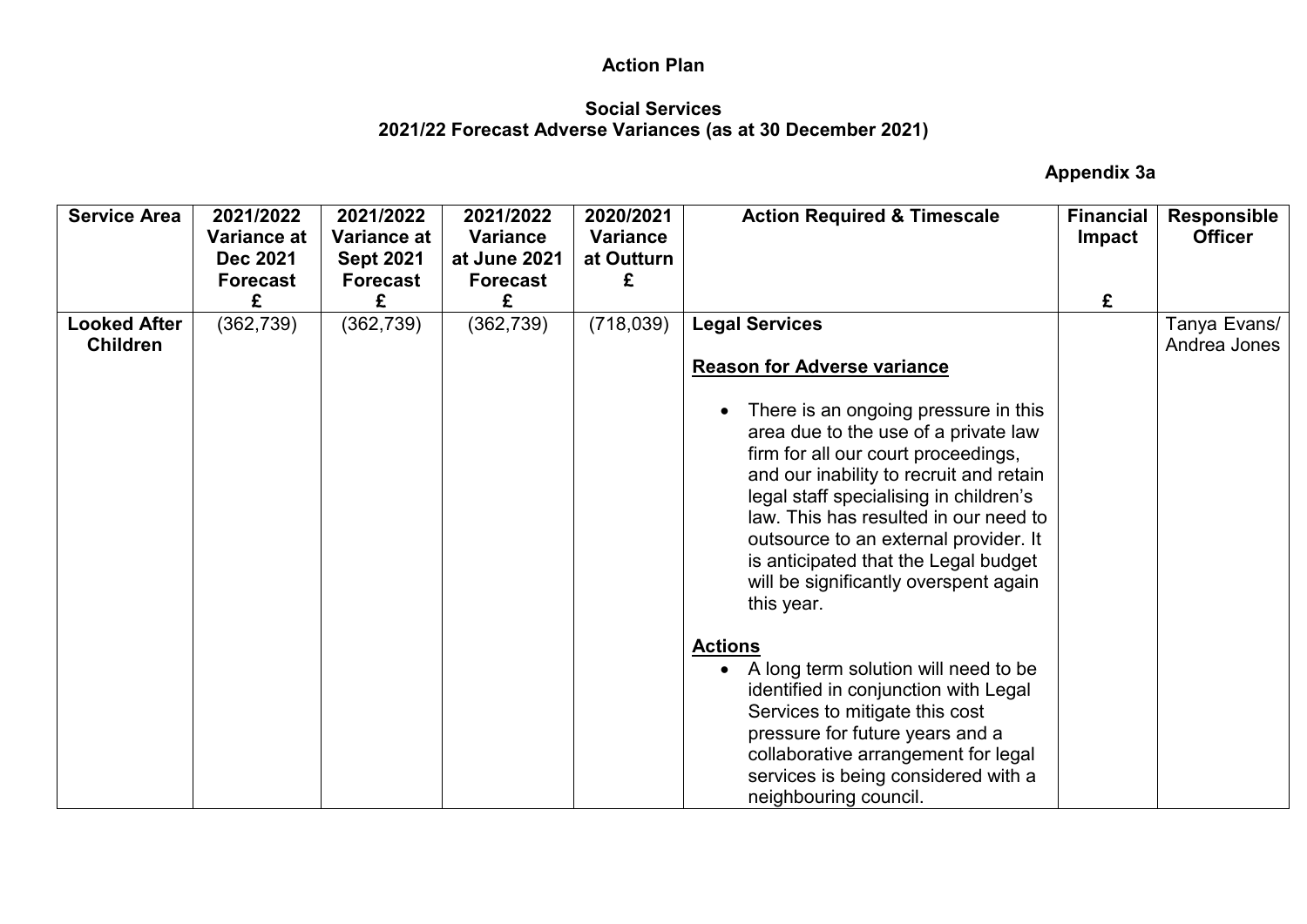#### **Social Services 2021/22 Forecast Adverse Variances (as at 30 December 2021)**

 **Appendix 3a** 

| <b>Service Area</b> | 2021/2022<br>Variance at<br><b>Dec 2021</b><br><b>Forecast</b> | 2021/2022<br>Variance at<br><b>Sept 2021</b><br><b>Forecast</b> | 2021/2022<br>Variance<br>at June 2021<br><b>Forecast</b> | 2020/2021<br>Variance<br>at Outturn<br>£ | <b>Action Required &amp; Timescale</b>                                                                                                                                                                                                                                                                                                                   | <b>Financial</b><br>Impact | <b>Responsible</b><br><b>Officer</b> |
|---------------------|----------------------------------------------------------------|-----------------------------------------------------------------|----------------------------------------------------------|------------------------------------------|----------------------------------------------------------------------------------------------------------------------------------------------------------------------------------------------------------------------------------------------------------------------------------------------------------------------------------------------------------|----------------------------|--------------------------------------|
|                     | £                                                              | £                                                               | £                                                        |                                          |                                                                                                                                                                                                                                                                                                                                                          | £                          |                                      |
|                     |                                                                |                                                                 |                                                          |                                          | This cost pressure is currently being<br>$\bullet$<br>offset by favourable variances within<br>other social services budgets.                                                                                                                                                                                                                            |                            |                                      |
|                     |                                                                |                                                                 |                                                          |                                          | <b>Updates</b>                                                                                                                                                                                                                                                                                                                                           |                            |                                      |
|                     |                                                                |                                                                 |                                                          |                                          | An agreement has been reached<br>$\bullet$<br>with Caerphilly County Borough<br>Council to provide Children's Legal<br>Services for Blaenau Gwent. This<br>agreement will hopefully commence<br>from the 1 <sup>st</sup> April 2022 which will<br>substantially reduce the current<br>overspend for legal services within<br><b>Children's Services.</b> |                            |                                      |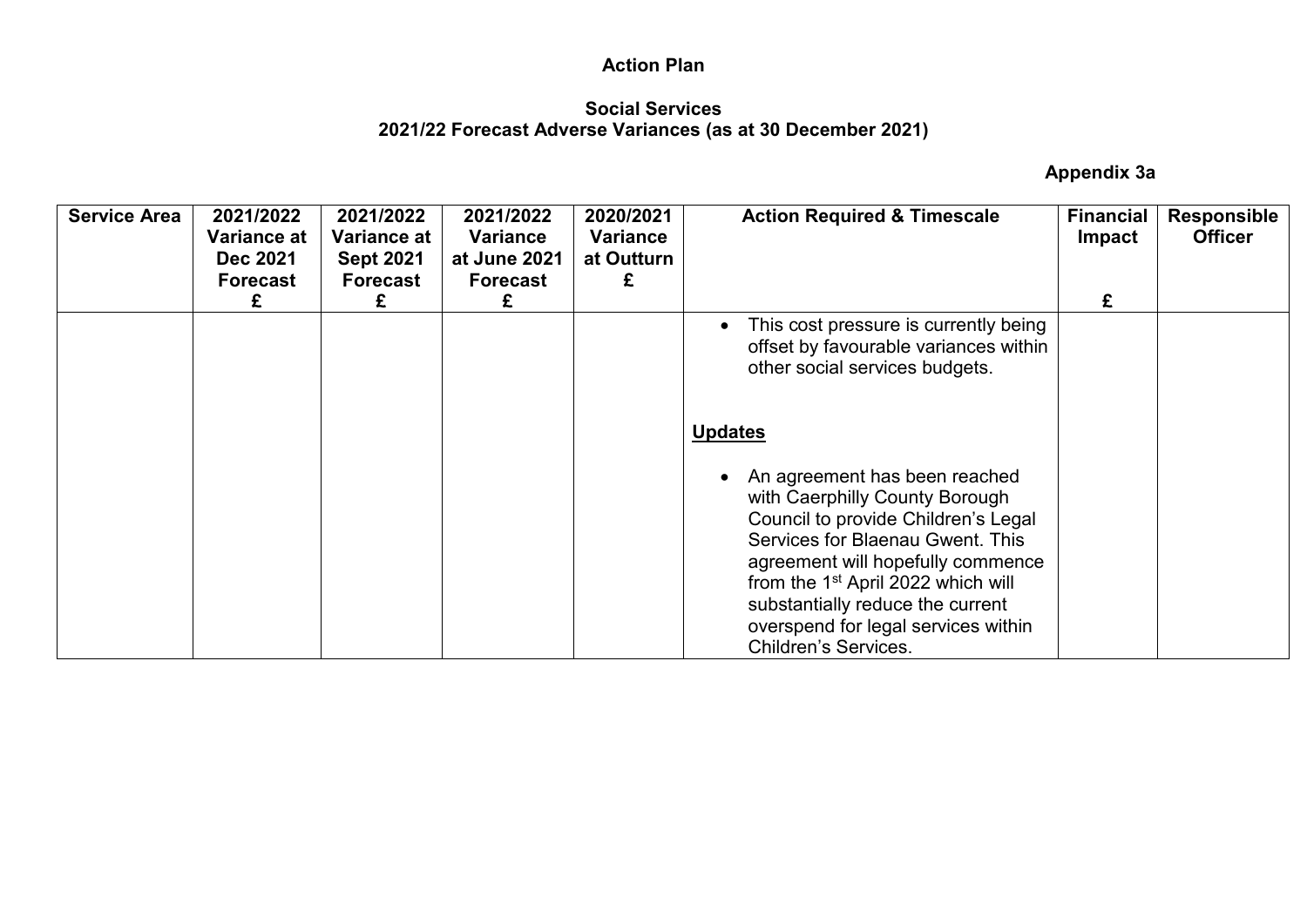#### **Education 2021/22 Forecast Adverse Variances (as at 31st December 2021)**

 **Appendix 3b** 

| <b>Service Area</b>                  | 2021/2022<br>Variance at<br><b>December</b><br>2021<br><b>Forecast</b><br>£ | 2021/2022<br><b>Variance</b><br>at<br><b>September</b><br>2021<br><b>Forecast</b><br>£ | 2020/2021<br><b>Variance</b><br>at Outturn<br>£ | <b>Action Required &amp; Timescale</b>                                                                                                                                                                                                                                                                                                                                                                                                                                                                         | <b>Financial</b><br><b>Impact</b><br>£ | <b>Responsible</b><br><b>Officer</b> |
|--------------------------------------|-----------------------------------------------------------------------------|----------------------------------------------------------------------------------------|-------------------------------------------------|----------------------------------------------------------------------------------------------------------------------------------------------------------------------------------------------------------------------------------------------------------------------------------------------------------------------------------------------------------------------------------------------------------------------------------------------------------------------------------------------------------------|----------------------------------------|--------------------------------------|
| <b>Departmental</b><br><b>Budget</b> | (95,064)                                                                    | (17, 362)                                                                              | 91,990                                          | <b>Departmental budget</b><br><b>Reason for Adverse variance</b><br>Additional staff support for the Welfare Service<br>and a seconded member of staff from the<br>Resources Department, both to the end of this<br>financial year only.<br><b>Actions</b><br>This cost pressure is currently being offset by<br>favourable variances within other Education<br>Portfolio budgets.<br>The potential to offset costs against specific<br>grants will be reviewed in the final quarter of<br>the financial year. |                                        | Lynn Phillips                        |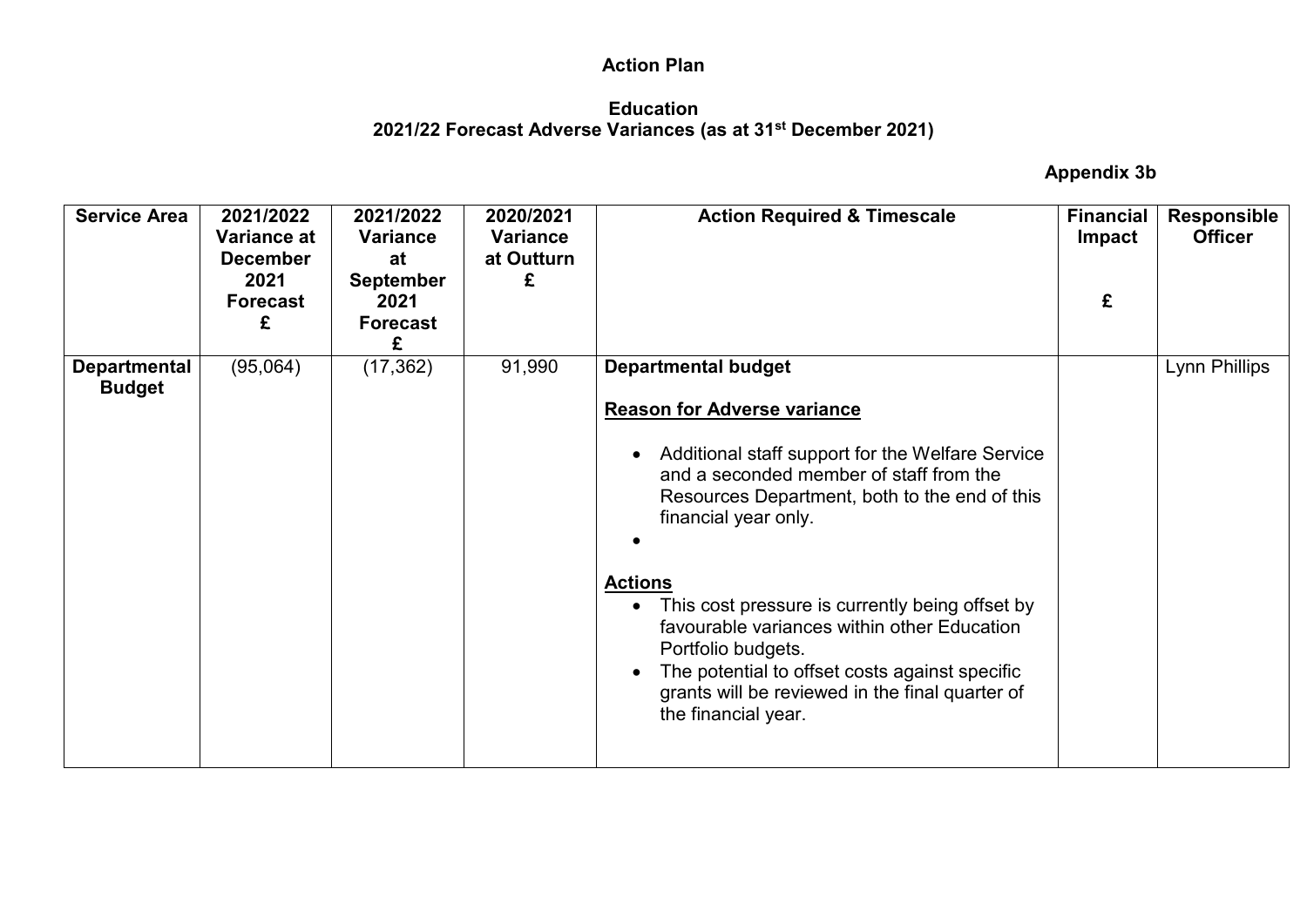### **Environment 2020/21 Forecast Adverse Variances (as at 31st December 2021)**

#### **Appendix 3c**

| <b>Service</b><br>Area          | 2021/2022<br>Variance at<br>Dec 2021<br>Forecast | 2021/2022<br>Variance<br>at Sept<br>2021 | 2021/2022<br>Variance<br>at June<br>2021 | 2020/2021<br>Variance<br>at outturn<br>£ | <b>Action Required &amp; Timescale</b>                                                                                                                                                                                                                                                                                                                                                                                                                                                                                                                                                                                                                                                                                                                                                                                                                            | <b>Financial</b><br>Impact | <b>Responsible</b><br><b>Officer</b> |
|---------------------------------|--------------------------------------------------|------------------------------------------|------------------------------------------|------------------------------------------|-------------------------------------------------------------------------------------------------------------------------------------------------------------------------------------------------------------------------------------------------------------------------------------------------------------------------------------------------------------------------------------------------------------------------------------------------------------------------------------------------------------------------------------------------------------------------------------------------------------------------------------------------------------------------------------------------------------------------------------------------------------------------------------------------------------------------------------------------------------------|----------------------------|--------------------------------------|
|                                 | £                                                | <b>Forecast</b>                          | <b>Forecast</b><br>£                     |                                          |                                                                                                                                                                                                                                                                                                                                                                                                                                                                                                                                                                                                                                                                                                                                                                                                                                                                   | £                          |                                      |
| <b>Waste</b><br><b>Services</b> | (305, 740)                                       | (137,059)                                | (138, 485)                               | (86, 180)                                | <b>Recycling Collection</b><br>Reason for Adverse variance<br>This is mainly due to the cost of receptacles and food waste<br>bags. External funding for the purchase of food waste bags<br>has ceased and therefore this now presents a cost pressure<br>within this budget. In addition, the forecast also includes the<br>cost of receptacles and food waste bags for new<br>developments/builds that will be required towards the end of<br>the financial year. It is also due to agency staff costs, which are<br>being investigated as some could potentially be funded through<br>the hardship fund.<br>Actions<br>The budget for receptacles is not sufficient to meet demand<br>and consequently, a budget pressure has been awarded for<br>2022/2023 as part of the budget setting process, which should<br>mitigate the cost pressure in future years. |                            | C Rogers /<br>M Stent                |
|                                 | (14, 933)                                        | (47, 995)                                | (60, 449)                                | (2,643)                                  | <b>Disposal of Waste</b><br>Reason for Adverse variance<br>This is mainly due to an increase in residual waste tonnages.<br>Actions<br>The adverse variance has reduced due to Welsh Government<br>Hardship Funding. Also the disposal of leachate at Silent<br>Valley forecast costs are over the budget. However, this is                                                                                                                                                                                                                                                                                                                                                                                                                                                                                                                                       |                            |                                      |